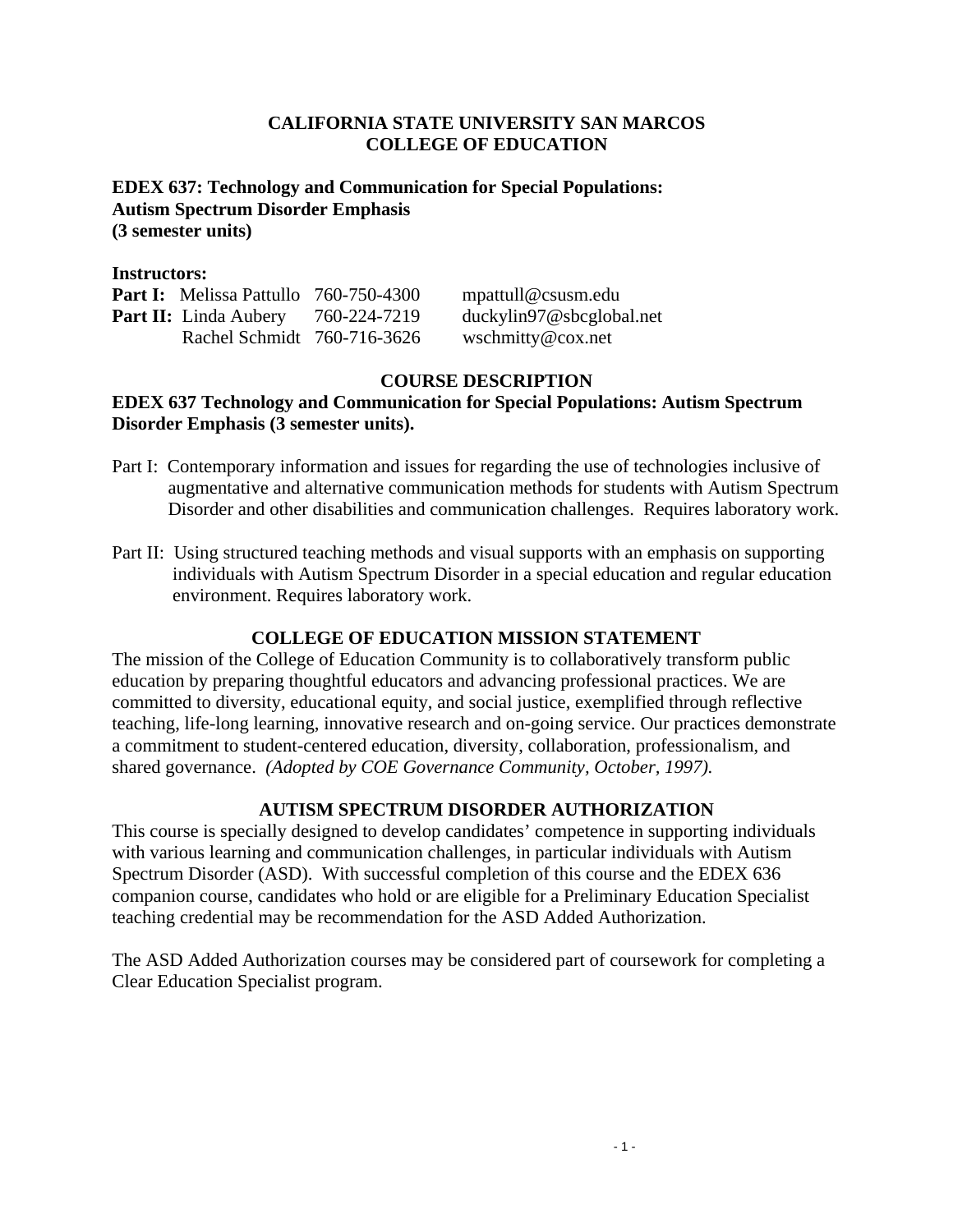## **REFLECTION ON ASD STANDARDS REQUIREMENT**

The course objectives, assignments, and assessments have been aligned with the CCTC (California Commission on Teacher Credentialing) standards for the Autism Spectrum Disorder Added Authorization (ASD AA). ASD AA candidates are required to provide descriptions and artifacts that evidence that the three ASD AA standards listed below are met.

### **ASD Standard 1: Characteristics of Students with Autism Spectrum Disorder (ASD)**

The program provides opportunities for the candidate to be able to identify the unique characteristics of students with ASD. The candidate demonstrates unique knowledge of cognition and neurology and the core challenges associated with language and communication, social skills, behavior, and processing and their implications for program planning and service delivery.

### **ASD Standard 2: Teaching, Learning and Behavior Strategies for Students with ASD**

The program ensures that each candidate is able to demonstrate knowledge, skills and abilities to become proficient in implementing evidence-based and multi-faceted methodologies and strategies necessary in teaching and engaging students with ASD from acquisition to generalization.

### **ASD Standard 3: Collaborating with Other Service Providers**

The program will ensure that each candidate teaching students with ASD is able to demonstrate the ability to collaborate as a member of a multidisciplinary team with all service providers and effectively interact with families.

## **STUDENT LEARNING OUTCOMES RELATED TO ASD AUTHORIZATION STANDARDS 1, 2, & 3**

In this course, candidates demonstrate:

- 1.1 The ability to access and articulate current research and literature regarding the basis for and characteristics of ASD and the resulting implications for learning and functioning. (Reading reflections, characteristics of autism video/class discussion)
- 1.2 The ability to plan for instruction of a student with ASD based upon the characteristics of ASD and the student's cognitive functioning. (Projects)
- 1.3 Knowledge of unique verbal and nonverbal communication and language development characteristics/challenges of students with ASD and implications for program planning and service delivery. (AAC/VOCA, creating a communication system)
- 2.1 Knowledge of and ability to use a variety of assessment tools and approaches to individually program for students with ASD. (Boardmaker; News-2-You, WATI, TASP)
- 2.2 Skill in designing and implementing instruction and supports inclusive of high and low tech assistive technology and augmentative communication systems that matches and meets the unique communication, language, neurological and cognitive needs of students with ASD (Boardmaker, AAC lab, Structured Teaching Final Project)
- 2.4 Skill in designing and implementing positive behavior support plans and strategies and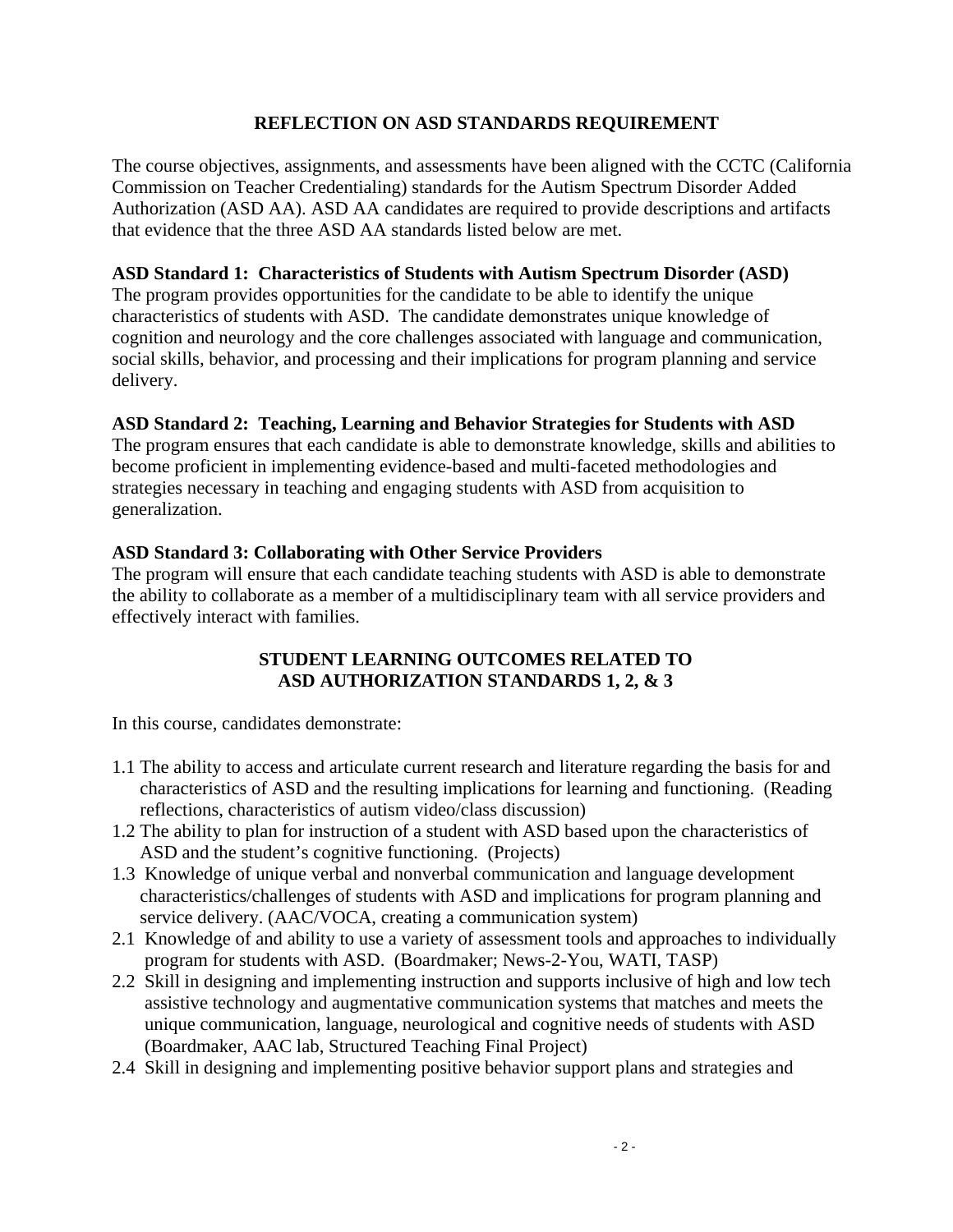behaviorally-based instruction and interventions for students with ASD. (Behavior Support Plan)

- 2.5 Skill in designing and maintaining a structured and organized learning environment that includes routines, visual strategies and physical arrangements that support the teaching and learning of students with ASD. (All software labs & lectures, classroom tour & written response)
- 3.1 Understanding of the roles and resources offered by the various professional, paraprofessional and outside agency personnel who may support a student with ASD and his/her family. (Lab &lecture, reading reflections)
- 3.2 Skill in integrating input from multidisciplinary team members to build effective, integrated programs for students with ASD and monitor and adjust supports and services using data from multiple sources. (Reading reflections, lectures)

# **ADDITIONAL AAC PERFORMANCE OUTCOMES FOR WORKING WITH STUDENTS WITH ASD**

Upon completion of this course candidates will be able to:

- 1. Identify characteristics of effective augmentative and alternative communication (AAC) and research and actions required to make AAC methods meaningful and motivating
- 2. Identify assessment issues regarding AAC for individuals with ASD
- 3. Have knowledge of communication modalities (i.e., presymbolic communication, manual signs, graphic symbols, speech output and speech-generating devices) for persons with ASD
- 4. Have knowledge of AAC interventions used with children with autism (e.g., PECS)
- 5. Use evidenced-based AAC interventions to:
	- facilitate students' full participation in inclusive classrooms
	- build students' social interaction skills
	- give students socially acceptable ways of expressing needs and preferences
	- replace students' unconventional with more conventional communicative behaviors
	- modify students' challenging behavior
	- promote students' natural speech and language development
	- expand students' literacy skills
	- build students' social networks within the community
- 6. Assist individuals with ASD to benefit from
	- speech generating devices
	- visual schedules and other types of visual supports
	- peer-mediated interventions
	- manual signing and gesturing
	- graphic symbols
	- written supports
- 7. Understand structured teaching theory and demonstrate the ability to create highly structured environments (e.g. visual schedules, physical arrangement) and tasks for students with ASD
- 8. Determine a student's area(s) of communication breakdown and create a communication system (e.g. PECS, object exchange, other augmentative communication systems) to assist them in better communicating their wants and needs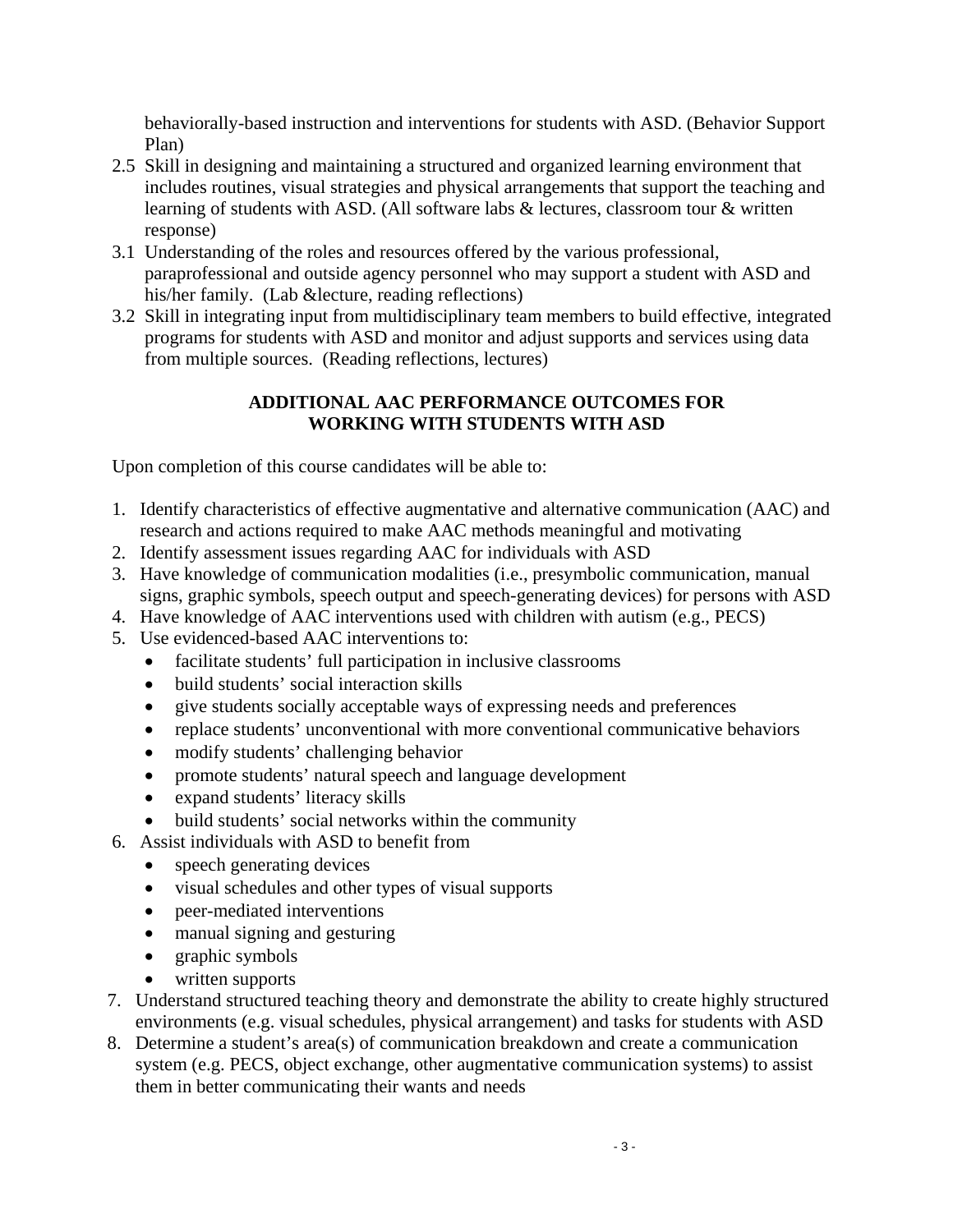### **REQUIRED TEXT, READINGS, WEBSITES**

#### **Required Course Text**

Dunn Buron, K & Wolfberg, P. (2008). *Learners on the Autism Spectrum - Preparing Highly Qualified Educators.* Kansas: Autism Asperger Publishing Co. ISBN: 978-1-934575-07-9

#### **Selected Chapters (Texts do not need to be purchased)**

Selected Chapters from: Boutot, E. A., & Smith Myles, B. (2011). *Autism spectrum disorders: Foundations, characteristics, and effective strategies.* ISBN 10: 0205545750

Selected Chapters from: Miranda, P. & Iacono, T. (2009). *Autism spectrum disorders and AAC.*  Baltimore: Brookes. ISBN 978-1-55788-953-7 (Ch. 5 Assistive Technology Devices to Enhance Speech Communication; Ch. 12 – Assistive Technology for Students with Autism)

#### **Website**

http://www.sfweekly.com/2010-08-11/news/ihelp-for-autism/ (iHelp for Autism)

### **REQUIRED SUPPLIES**

**University print card**: You will be required to submit hard print copies of *some* lab assignments printed out in class. You may purchase this card in the Kellogg Library on the  $2<sup>nd</sup>$  floor (street level) near the Student Technology Help Desk. Have this card by the second class meeting. You may add money to the card on the  $4<sup>th</sup>$  floor of University Hall, but you must have a card first in order to do this. After purchasing this card bring it to every in-person class.

**USB/flash drive** for storage of documents. Bring to every class.

**Access to a PC computer** for the purposes of loading software required to complete onlinebased assignments. While some free, trial/demo software may be available in a Mac platform, they almost always are (only) available in PC format.

Please do not feel like you need to purchase a PC computer for this course. A PC can be borrowed or shared, provided you have permission to load the trial software.

#### **ADMINISTRATIVE REQUIREMENTS**

#### **College Of Education Attendance Policy:**

 *(Adopted by the COE Governance Community, December, 1997).* Due to the dynamic and interactive nature of courses in the College of Education, all students are expected to attend all classes and participate actively. At a minimum, students must attend more than 80% of class time, or s/he may not receive a passing grade for the course at the discretion of the instructor. **Individual instructors may adopt more stringent attendance requirements**. Should the student have extenuating circumstances, s/he should contact the instructor as soon as possible.

#### **Student with Disabilities Requiring Reasonable Accommodations:**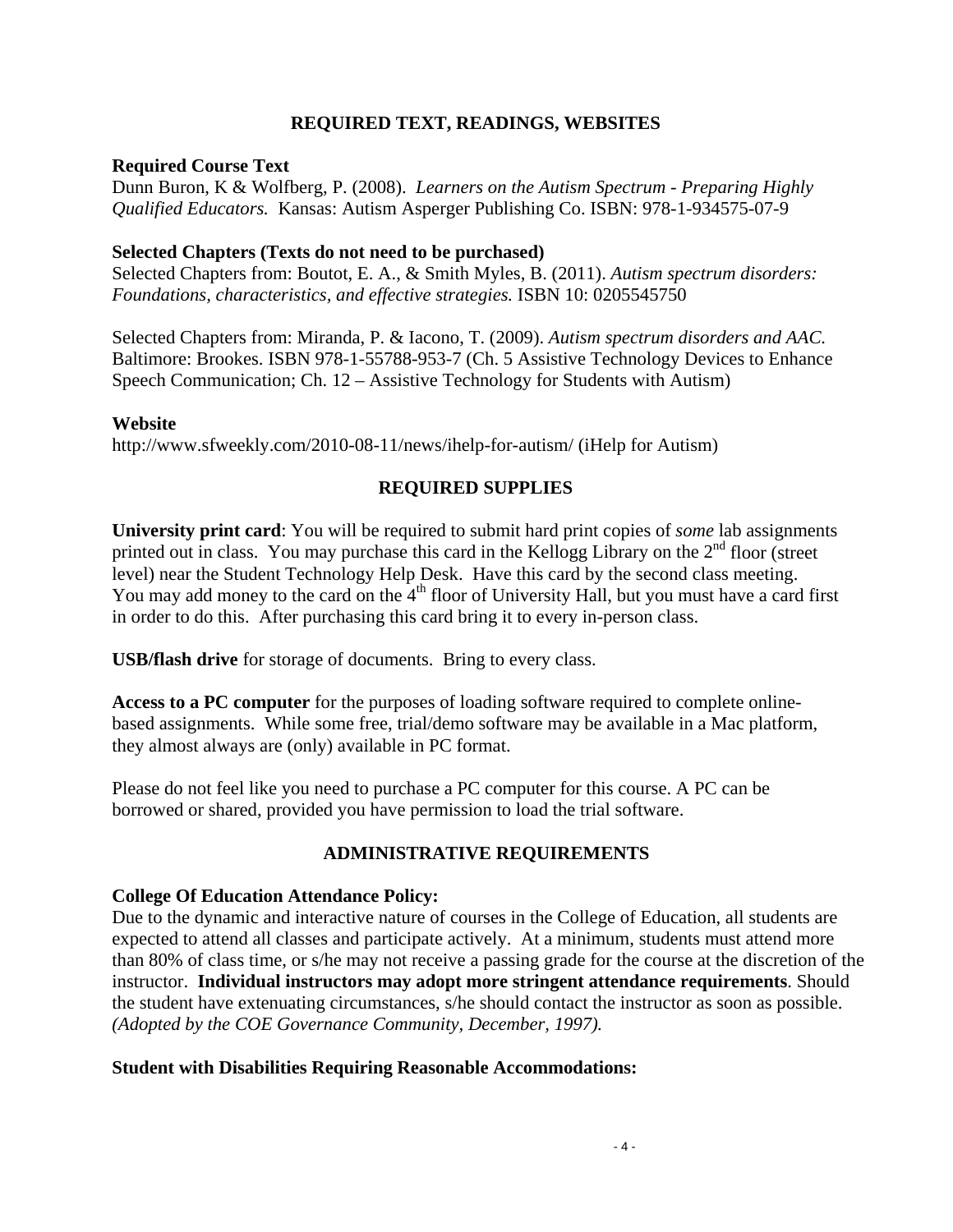Students must be approved for services by providing appropriate and recent documentation to the Office of Disable Student Services (DSS). This office is located in Craven Hall 5205, and can be contacted by phone at (760) 750-4905, or TTY (760) 750-4909. Students authorized by DSS to receive reasonable accommodations should meet with their instructor during office hours or, in order to ensure confidentiality, in a more private setting.

### **All University Writing Requirement:**

Every course at the university is required to have a writing requirement of at least 2500 words. In EDEX 637 this requirement is met via written components of labs, reflections, projects, and the ASD AA Standards Checklist descriptions of evidences.

### **CSUSM Academic Honesty Policy**:

 "Students will be expected to adhere to standards of academic honesty and integrity, as outlined in the Student Academic Honesty Policy. All written work and oral assignments must be original work. All ideas/materials that are borrowed from other sources must have appropriate references to the original sources. Any quoted material should give credit to the source and be punctuated with quotation marks.

Students are responsible for honest completion of their work. There will be no tolerance for infractions. If you believe there has been an infraction by someone in the class, please bring it to the instructor's attention. If in doubt as to whether your work is paraphrased or plagiarized, see the Plagiarism Prevention for Students website, http://library.csusm.edu/plagiarism/index.html.

The instructors reserve the right to discipline any student for academic dishonesty in accordance with the general rules and regulations of the university. Disciplinary action may include the lowering of grades and/or the assignment of a failing grade for an assignment or the class.

#### **PROFESSIONAL REQUIREMENTS**

- 1. Use "person-first" language (e.g., Student with a Traumatic Brain Injury as opposed to "The Traumatic Brain-Injured student") throughout all written and oral assignments and discussions. Always write professional and formally, respectfully.
- 2. Keep a copy of all of your work. Keep these records at least until you have received your grade for the semester. Also, you will want these copies for your records and for potential future use as professional portfolio entries.
- 3. Complete and hand in all assignments on the due dates for full credit. If you have extraordinary circumstances that impact completion of your assignments, please inform the instructor. Any time you have questions or concerns, please contact the designated instructor(s).
- 4. Participate in class discussions and group activities and demonstrate positive interpersonal skills with classmates and guests. Participation points are assigned on the basis of participation, collegiality, collaborative effort, professionalism, and on time arrival to class and from breaks.
- 5. Candidates are responsibility for obtaining handouts. If a class is missed, contact class colleagues to obtain missed information. Be sure to exchange contact information with at least two other candidates in your course section.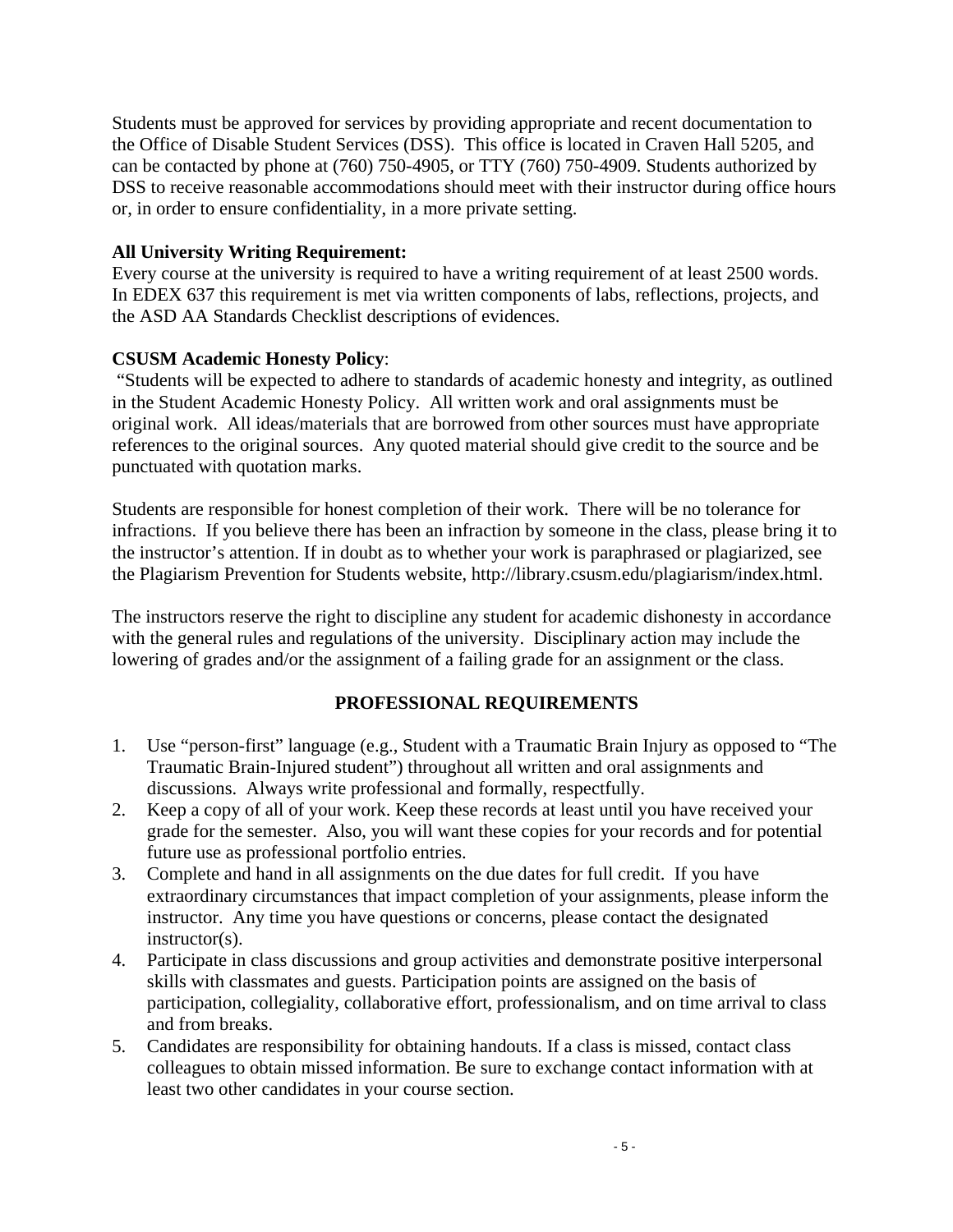## **WEB COMMUNICATION GUIDELINES**

 *prior to live class in the event that an emergency arises and class must be cancelled.* Communications by e-mail will be via the e-mail you provide to the instructors on the first evening of class. *Check this email at least twice a week and it is always suggested you check 2 hours* 

- Never give your password to anyone else or allow anyone else to access this course using your password.
- All work must be written professionally and respectfully from an academic (not casual, conversational) standpoint. If an interactive lesson takes place and you disagree with another person's perspective, do so respectfully and provide clear reasons for your position.
- Always use person first language.

## **TECHNOLOGY LAB POLICIES**

- Store all equipment and clean up lab before leaving class.
- Please honor the policy of no food/drink in the lab. Water bottles may be kept at the front tables (not back by the computers).
- Assure that everyone in your group participates in the lab work. A collaborative professional considers their colleagues at all times. Much of the adaptive and assistive devices must be shared. Be sure to have each member of the group have hands-on time with the devices and software in order to receive full credit for the lab work.

#### **GRADING**

#### **Grading Scale**

 $93\% = A$   $90\% = A$ -  $87\% = B$ +  $83\% = B$   $80\% = B$ -  $77\% = C+$ A grade of C+ or better is required for the course to count toward the added authorization. Points below  $77 = F$ .

| <b>DATE</b> | <b>ASSIGNMENTS</b>                                     | <b>POINT</b> |
|-------------|--------------------------------------------------------|--------------|
|             |                                                        | <b>VALUE</b> |
| Week 1      | Lab 1: With all materials turned in                    | 5            |
| Week 2      | Online Lab 2: With all materials turned in; Reading #1 | 5;4          |
| Week 3      | Lab 3: With all materials turned in                    | 5            |
| Week 4      | Lab 4: With all materials turned in; Reading #2        | 5; 4         |
| Week 5      | Online Lab 5: With all materials turned in             | 5;           |
| Week 6      | Lab 6: Project Due                                     | 5; 12        |
| Week 7      | Video viewing and in-class assignment                  | 5            |
| Week 8      | <b>Reading Reflection</b>                              | 5            |
| Week 9      | Designing a structured learning environment (classroom | 5            |
|             | tour); Written Reflection                              |              |
| Week 10     | <b>Reading Reflection</b>                              | 5            |
| Week 11     | Communication System, Behavior Support Plan            | 8:8          |
| Week 12     | Final Project Presentations, ASD Standards/Matrix      | 14           |
|             | Completed (A university authorization requirement)     |              |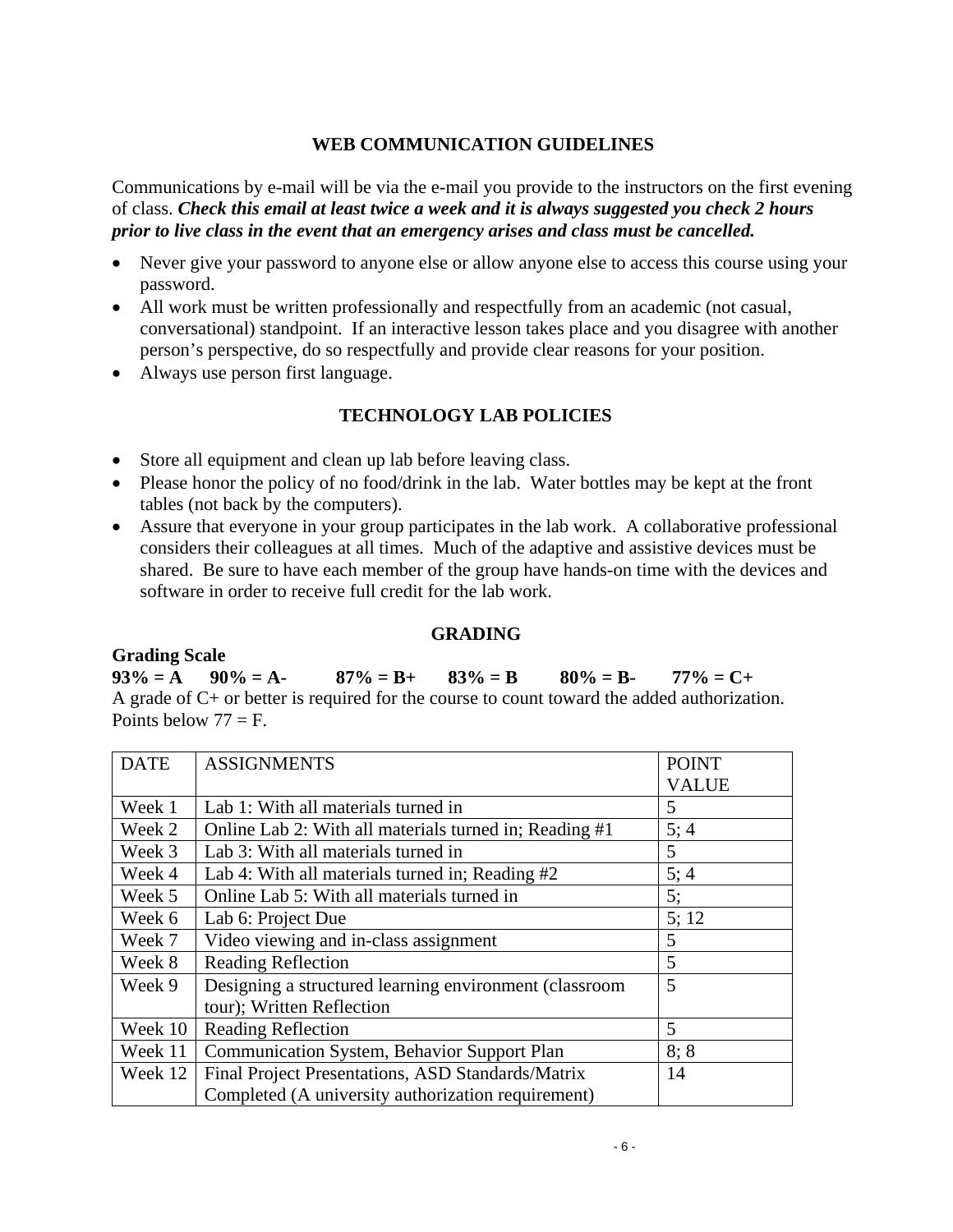# **TOTAL POINTS: 100**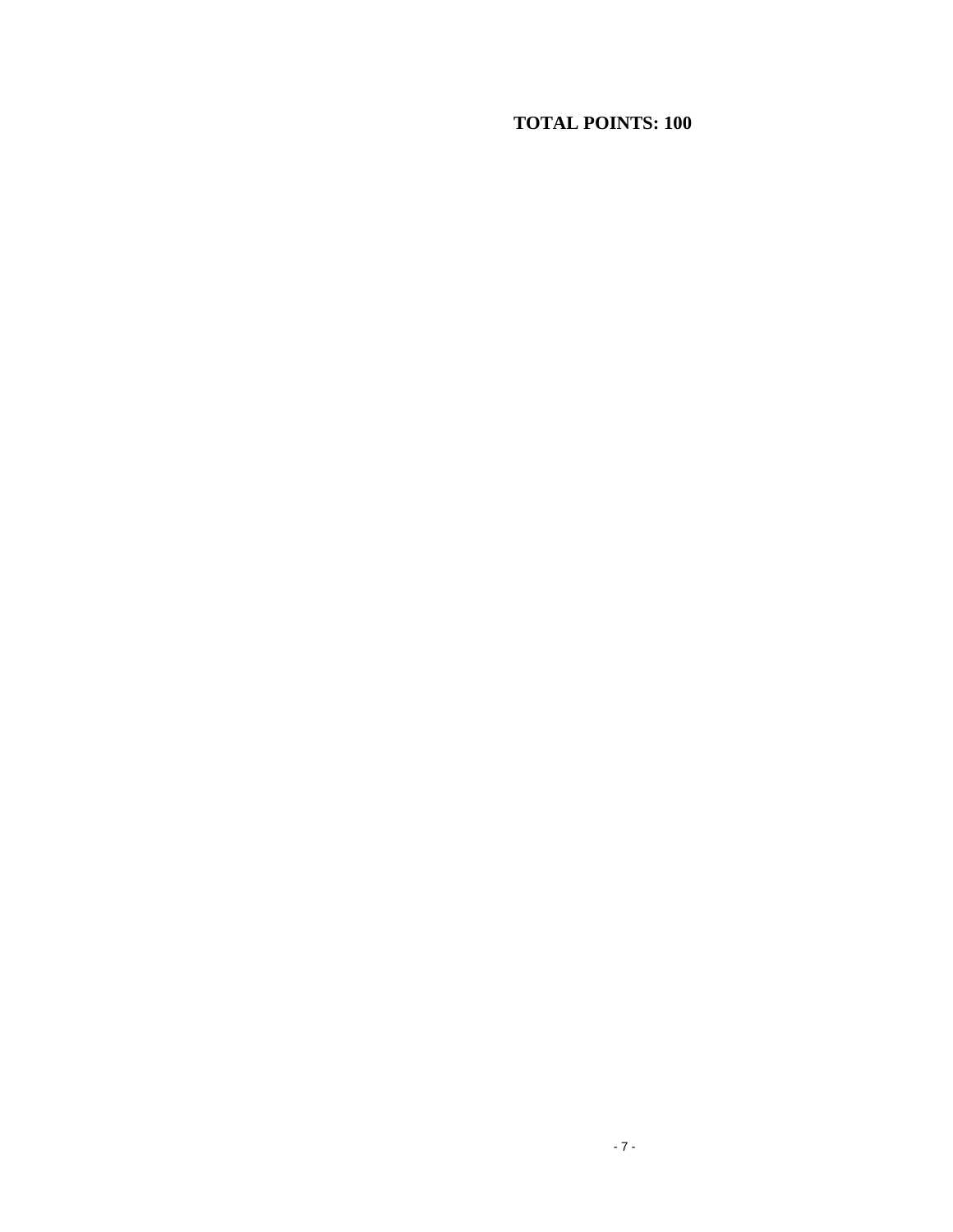# **COURSE SCHEDULE**

Please note that there are 10 face-to-face classes. Some classes meet on the CSUSM campus or are online class dates. Five (Classes #7 – #11) meet at California Avenue School in the Vista Unified School District.

| CLASS# &           | CLASS TOPICS & ASSIGNMENT(S)             | <b>ASSIGNMENTS DUE</b>                  |
|--------------------|------------------------------------------|-----------------------------------------|
| <b>LOCATION</b>    |                                          |                                         |
| 1. CSUSM           | Course overview and syllabus review;     | Begin readings, online work -           |
| <b>Tech Lab</b>    | Introduction to assistive technology for | work ahead!                             |
|                    | students w/ASD laboratory                |                                         |
| 2. ONLINE          | ONLINE (no live class this week)         |                                         |
|                    | Kurzweil                                 |                                         |
| 3. CSUSM           | AAC: Guest Speaker: Bruce Fleming-       | $1st$ Reading Reflections due –         |
| Tech Lab           | DynaVox; Introduction to Project         | <b>Characteristics of Autism</b>        |
| 4. CSUSM           | SOLO; Inspiration                        | Kurzweil Lab Due                        |
| Tech Lab           | Class time to work on project            |                                         |
| 5. ONLINE          | ONLINE (no live class this week)         | $2nd$ set of Reading Reflections due    |
|                    | <b>Boardmaker</b>                        | - Assistive technology devices to       |
|                    |                                          | enhance speech communication            |
| 6. CSUSM           | Classroom Suite; Low tech tools and      | Boardmaker Lab Due;                     |
| Tech Lab           | intervention; using what is in schools   | Project Due                             |
| 7. CAL AVE         | Characteristics of autism and structured | Video viewing and in-class              |
|                    | teaching overview                        | assignment                              |
| 8. CAL AVE         | Physical structure & visual schedules    | Dunn Buron & Wolfberg, Ch. 5            |
|                    |                                          | Reading Reflection - Structured         |
|                    |                                          | Teaching and Environmental              |
|                    |                                          | <b>Supports</b>                         |
| 9. CAL AVE         | Structuring tasks and independent work   | Designing a structured learning         |
|                    | systems                                  | environment/Written Reflection          |
| <b>10. CAL AVE</b> | Using structure to expand                | Dunn Buron & Wolfberg, Ch. 7            |
|                    | communication, Behavior Support Plans    | Reading Reflection $-Teaching$ a        |
|                    |                                          | Different Way of Behaving:              |
|                    |                                          | <b>Positive Behavior Supports</b>       |
| <b>11. CAL AVE</b> | Using structured teaching in             | Communication system due,               |
|                    | group/classroom settings                 | Behavior Support Plan due               |
| 12. CSUSM          | "Pulling it all together"                | <b>Final Project Presentations, ASD</b> |
| Tech Lab           |                                          | AA Standards Checklist completed        |
|                    |                                          | and signed off by instructors           |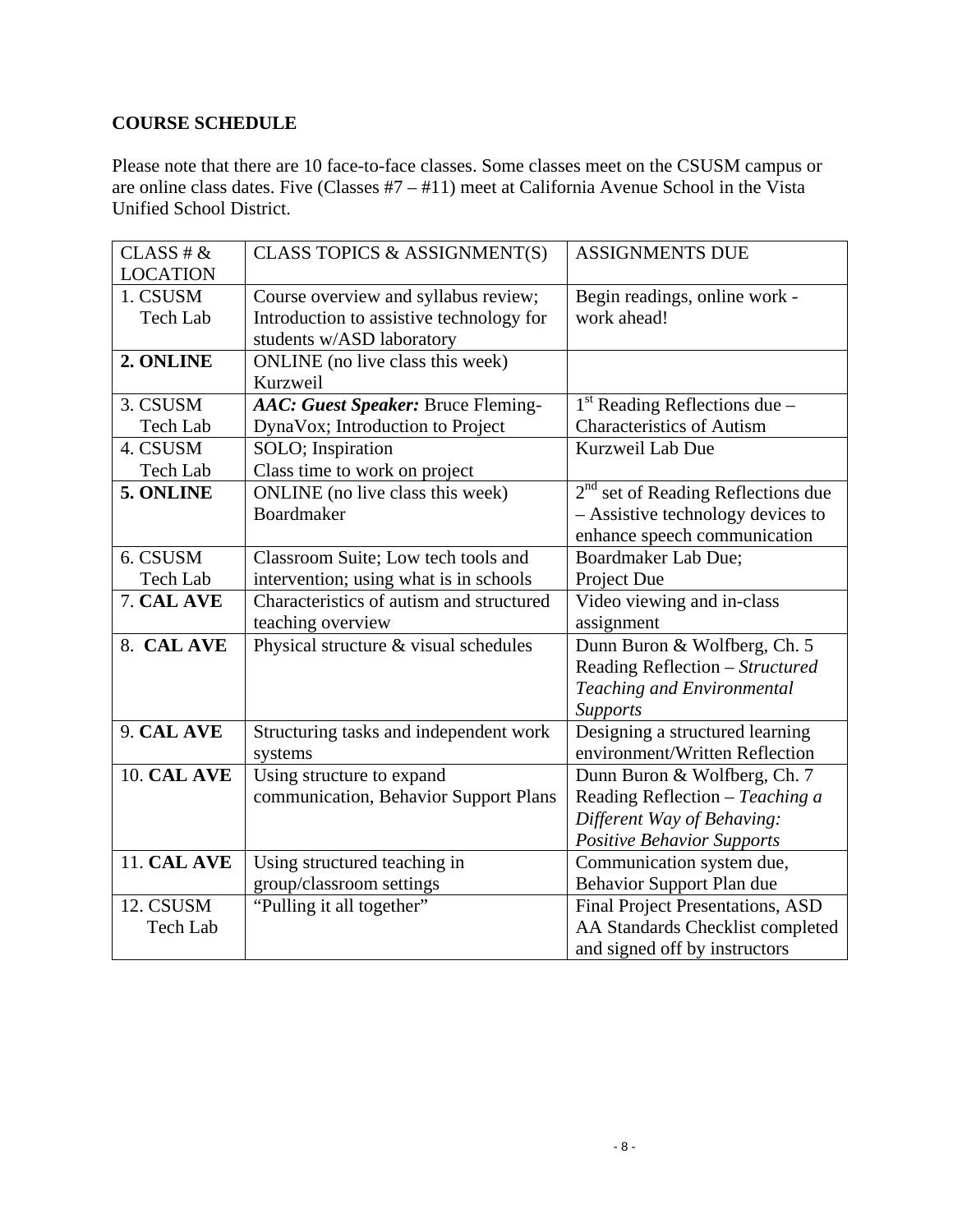#### **ASSIGNMENTS**

### **ASD STANDARDS CHECKLIST - REQUIRED FOR ASD AUTHORIZATION**

Each ASD AA candidate is required to formally address the three (3) CCTC standards for the Autism Spectrum Disorder Added Authorization. In partial fulfillment of this requirement, each candidate provides descriptions of the evidence(s) submitted to illustrate achievement of the 13 elements of the standards described on the *Cal State San Marcos Autism Spectrum Disorder Added Authorization Standards Checklist*. **Completion of the competency checklist is required to receive a grade in the class and for the ASD AA to be recommended by the College of Education's Student Services Center.** 

## **ASSISTIVE TECHNOLOGY EMPHASIS: CLASSES #1 - #6**

### **Collaboration, Participation, and Lab Work with Required Lab Worksheets (6 classes at 5 points each, for 30 points maximum)**

For each of the class sessions, points are assigned based upon the completion of in-class labs, written reflections, and collaborative cooperation in class and group activities; respectful interactions with speakers classmates and the instructors; and patience and flexibility, and required in-class lab activities and lab sheet completion.

In the first six weeks, in-class lab activities are required. To obtain full lab points, obtain the lab sheet either electronically or directly from the instructor (depending on the format provided to you) or from a colleague. Turn in all work on time, either in person or electronically, as instructed and please, only in the format instructed. Due to the nature of the course, it is a missed lab/class can be "made up" as most classes and assignments meet a standard that must be completed to meet the standards for ASD authorization.

Students arriving late, leaving class early, or coming back late from breaks will lose collaboration lab points. Please note the COE attendance policy in this syllabus.

### **Technology Promoting Access to Curriculum and Environments for Students with ASD Project (12 points)**

This project illustrates the candidate's ability to use a guide to consider the needs of a student with ASD and provide improved access to curriculum and environments via specialized access software, technological supports, and/or other AAC tools. The format and requirements for this assignment (included at the end of this syllabus) are clarified in class.

#### **Kurzweil and Boardmaker Web-Based Instruction and Application (8 points)**

In the first six weeks, live classes are augmented with online labs. Detailed lab instructions are provided at the end of the syllabus (Kurzweil Lab @ 4 points; Boardmaker Lab @ 4 points). Labs are to be completed as instructed, either independently or with a partner/small group, outside of class. *Please note that if you do partner on an assignment, all individuals must submit a copy of their own work.* The instructor will review the lab requirements briefly in a live session before the due date. However it is the responsibility of the candidate to follow directions and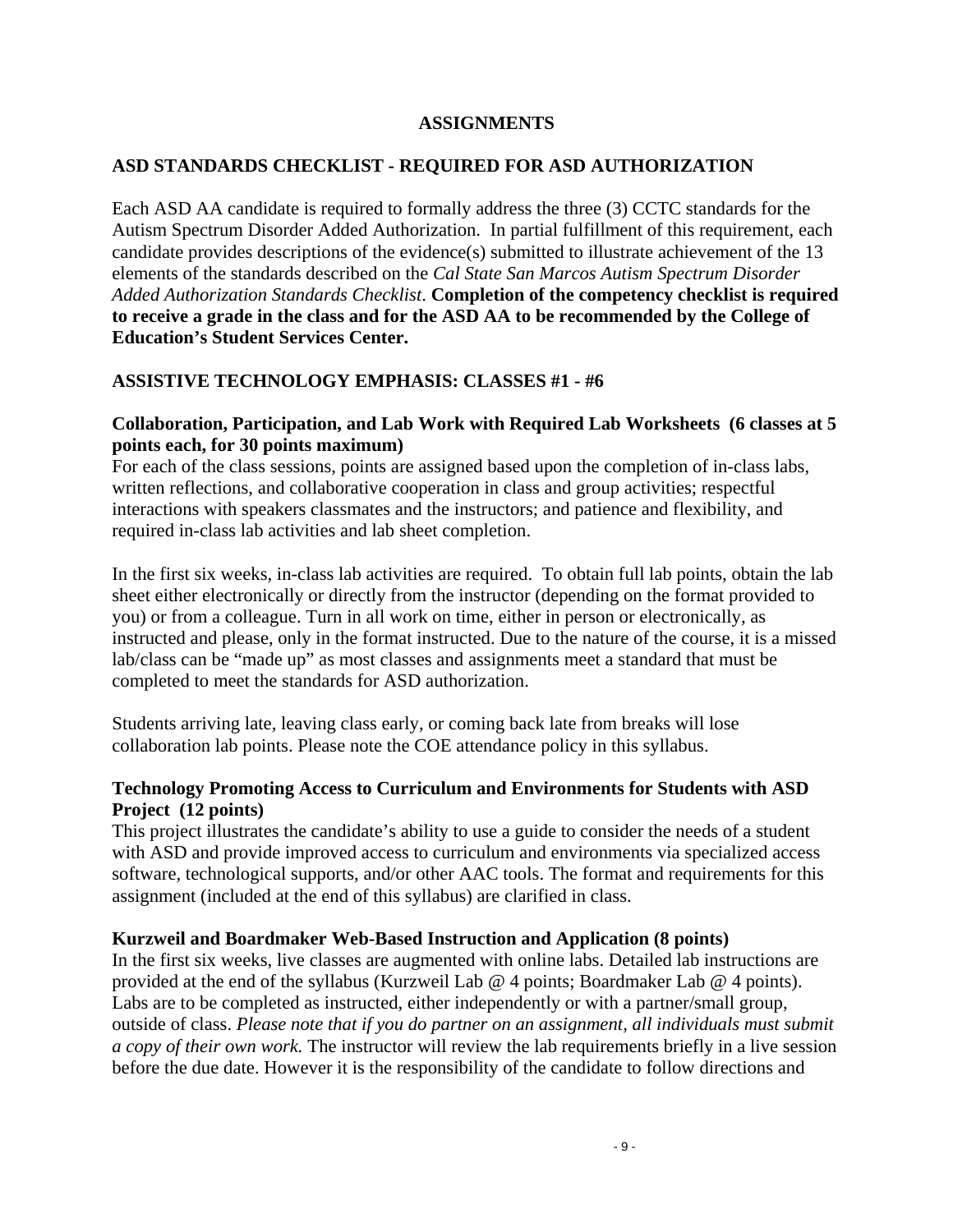complete the assignment. All work is due on the date indicated in the course schedule. Late work is not accepted.

## **Assistive Technology Reading Reflections (8 points)**

Two reading reflections (of 4 points each) are based upon course readings related to students with ASD and assistive technology.

Reflection #1: Chapters 1 and 2 of Dunn Buron & Wolfberg

Reflection #2: Chapter 5 - Assistive Technology Devices to Enhance Speech Communication and Ch. 12 – Assistive Technology for Students with Autism of Miranda & Iacono, T. For each of the two reflections, describe what you learned, with what you agreed, with what you disagreed, and how you can use what your learned in your own teaching. For full credit, submit reflection on or before the due date.

# **STRUCTURED TEACHING EMPHASIS: CLASSES #7 - #12**

# **Characteristics of Autism (In-Class Assignment) (5 points)**

Following class lecture and discussion on the definition and characteristics of autism, candidates will view a series of videos following preschool and elementary-age students with autism through parts of their school day. In small groups, candidates will focus on one video, discuss the characteristics of autism observed and report out on their findings.

# **Designing a Structured Learning Environment (Writing Reflection) (5 points)**

Candidates tour a highly structured classroom that includes visual schedules, visual strategies and physical arrangement. A classroom teacher with autism background will be available to answer questions regarding the set-up of that classroom. Candidates will produce a 2-3 page document answering a series of questions: What was observed in this classroom to assist the student with autism to be successful in the school setting? What purpose does this level of structure provide to students? What did I like/dislike about the set-up of this classroom? What ideas or strategies might I consider in my own classroom?

# **Creating a Communication System for Students with Autism (8 points)**

Based upon readings and information provided in class lecture, candidates will obtain a language sample/communication observation from a child in their own class or school. Students will analyze that sample for evidence of communication breakdown and create a communication system to assist that child in making his/her wants and needs better known to others. Candidates for ASD authorization will bring their created communication system to class and share in small groups.

## **Developing a Positive Behavior Support Plan and Strategies (8 points)**

Following class lecture and discussion on functional analysis of behavior and Behavior Support Plans in a school setting, each candidate will develop a Positive Behavior Support Plan (PBSP) for a selected learner who demonstrates behavior that disrupts his/her ability to learn and succeed in an educational setting. Candidates generate formal Behavior Support Plan addressing one behavior based upon the background information and the functional analysis of behavior for the learner.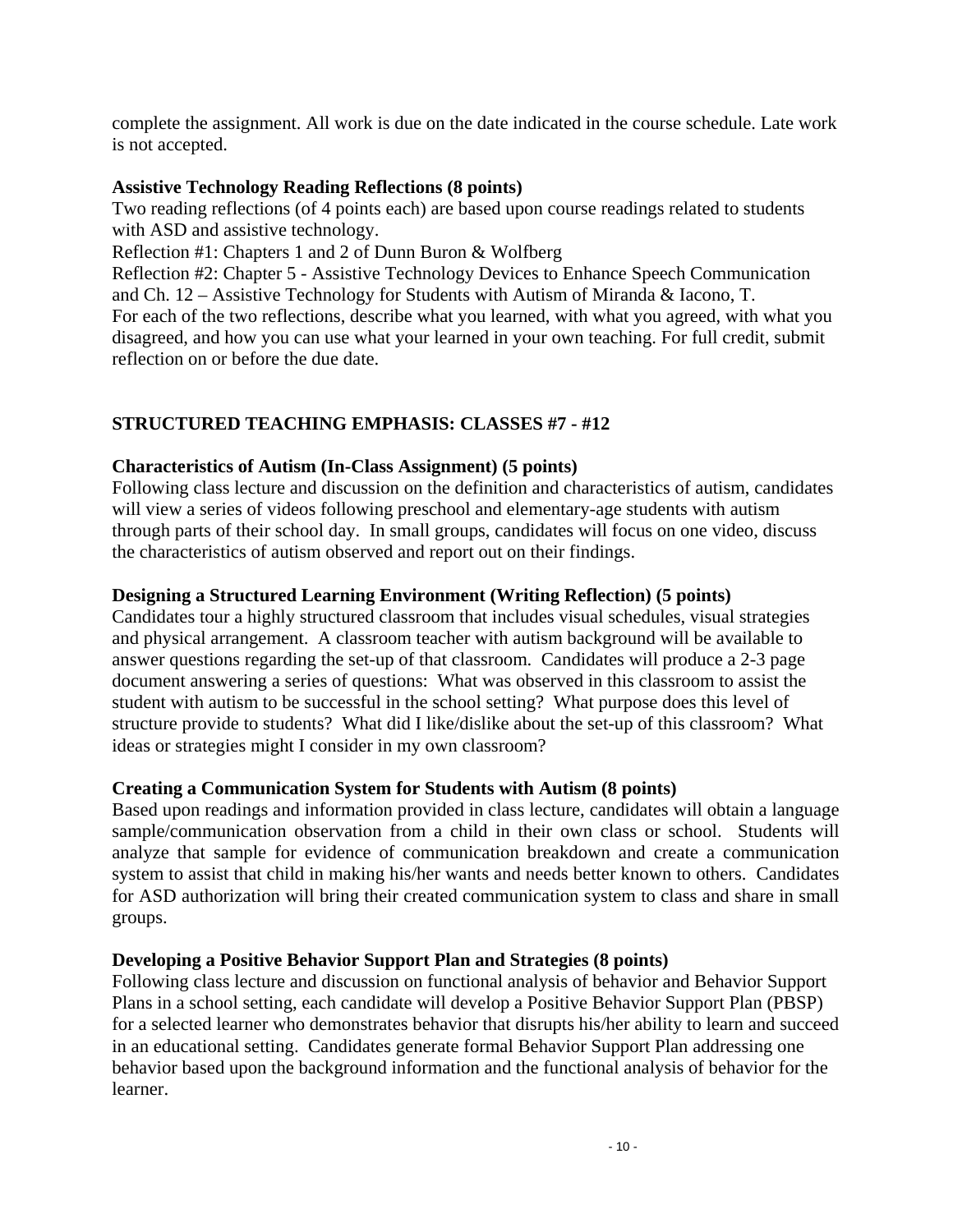### **Structured Teaching Reading Reflections (10 points)**

Two reading reflections (of 5 points each) are based upon readings from the Dunn Buron, & Wolfberg course text related to structured teaching (Reflection #1: Ch. 5 – Structured Teaching and Environmental Supports; Reflection #2" Ch. 7 – Teaching a Different Way of Behaving: Positive Behavior Supports). For each of the two reflections, describe what you learned and how you can us what your learned in your own teaching. For full credit submit and respond to prompt(s) by the due date.

## **Structured Teaching Application – Final Project (14 points)**

 finished? Each candidate will create two tasks in separate areas of instruction (e.g. reading, writing, math, leisure, self-help, vocational). Tasks will be presented the last night of class. Candidates will be graded on the quality of their two tasks and the ability of those tasks to answer the questions: What work is expected of the child? How much work is to be completed? When is the task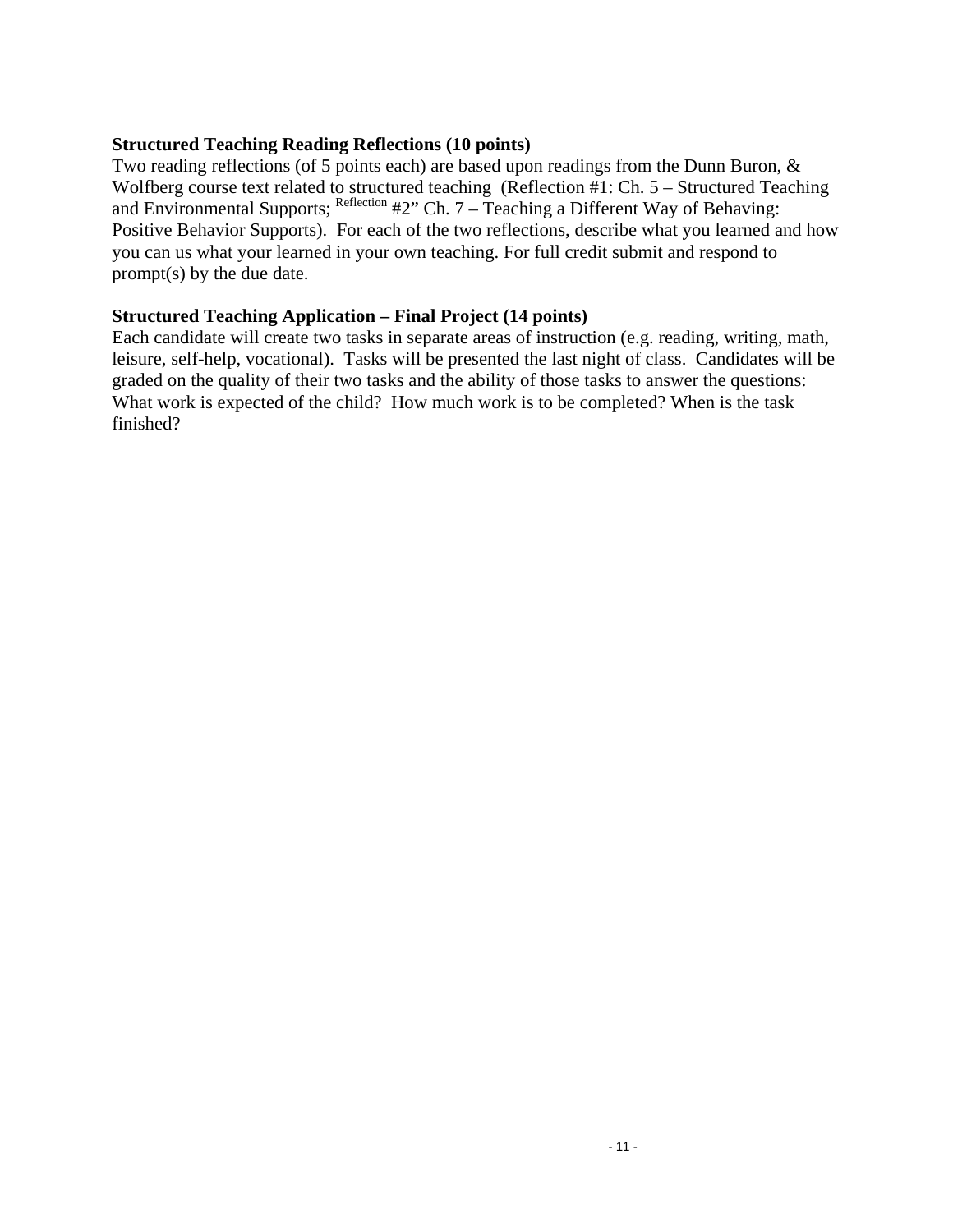## **ASSISTIVE TECHNOLOGY EXPANDED ASSIGMENT DIRECTIONS**

## **Technology Promoting Access to Curriculum and Environments for Students with ASD Assignment Description (12 points)**

The goal of this collaborative project is to use the Wisconsin Assistive Technology Initiative (WATI) Assistive Technology Supports for Students with Autism Spectrum Disorder guide to identify technology that will help support the needs of a case study student with ASD. (You may use the characteristics of a student you presently or previously have served. Please protect confidentiality with the use of a pseudonym. Class time is provided to work on this project with a partner or small group (You will likely need to work on this project outside of class, too. Keep this in mind when selecting your collaboration team.) To complete the project:

- Go to http://www.wati.org/?pageLoad=content/supports/free/index.php and use the link to find the Assistive Technology Supports for Students with Autism Spectrum Disorder (ASD) PDF link (all the way towards the bottom—be sure you select the correct one—there are a couple different items with respect to autism on this page.) You will use section 1: (Student Information Guide) of this document (pages 5-21 when looking online at the PDF; pages 1- 16 when printed out) to identify the needs of your learner. Work with your team to fill out these pages of your case study student and create a learning/technology plan for them.
- Write a 1-2 page, double-spaced narrative which describes the student with ASD that you are creating the plan for. (When submitting the final project, you will actually place this narrative *in front of* the section 1 pages).

Information to include: name, age, when was the student diagnosed with ASD, what type of classroom/environment has the student previously and presently been in, what is presently working well with/for the student, what is challenging/problematic with/for the student, what are the expectations for the student, etc—i.e., think Present Levels.

- Complete section 2 of the WATI guide (Environmental Observation Guide; pages 22-23) when viewing the guide as online as a PDF; pages 1-2 under Section 2.)
- Complete section 3 of the WATI guide (Assistive Technology Decision Making Guide). Please note—you only need to complete the information on page 26 (PDF) or page 2 section 3, when printed. Fill out the form—circle, highlight, make notes, etc.. Use the questions on pages 27-29 (PDF) or 3-5, printed to help guide you in identifying appropriate technologies to support the student—although you do not need to print/include them.
- For section 4 (page 30) chose one area on the Resource Guide Table of Contents (sensory input; academics; behavior, etc.) to select an area of challenge for the student with ASD where technology can support them. (Note that these pages are numbered differently than the whole PDF, as this is a secondary part of the guide…i.e., even though the PDF will indicate page 32, this is actually the  $1<sup>st</sup>$  page of this secondary part of the WATI guide...)

Research the suggested interventions and choose one to support your learner. Explain, in approximately one double spaced, typed page why/how this piece of technology was chosen and how it will support your learner, how you will use this in the classroom, how your student will benefit in the classroom, across settings, etc.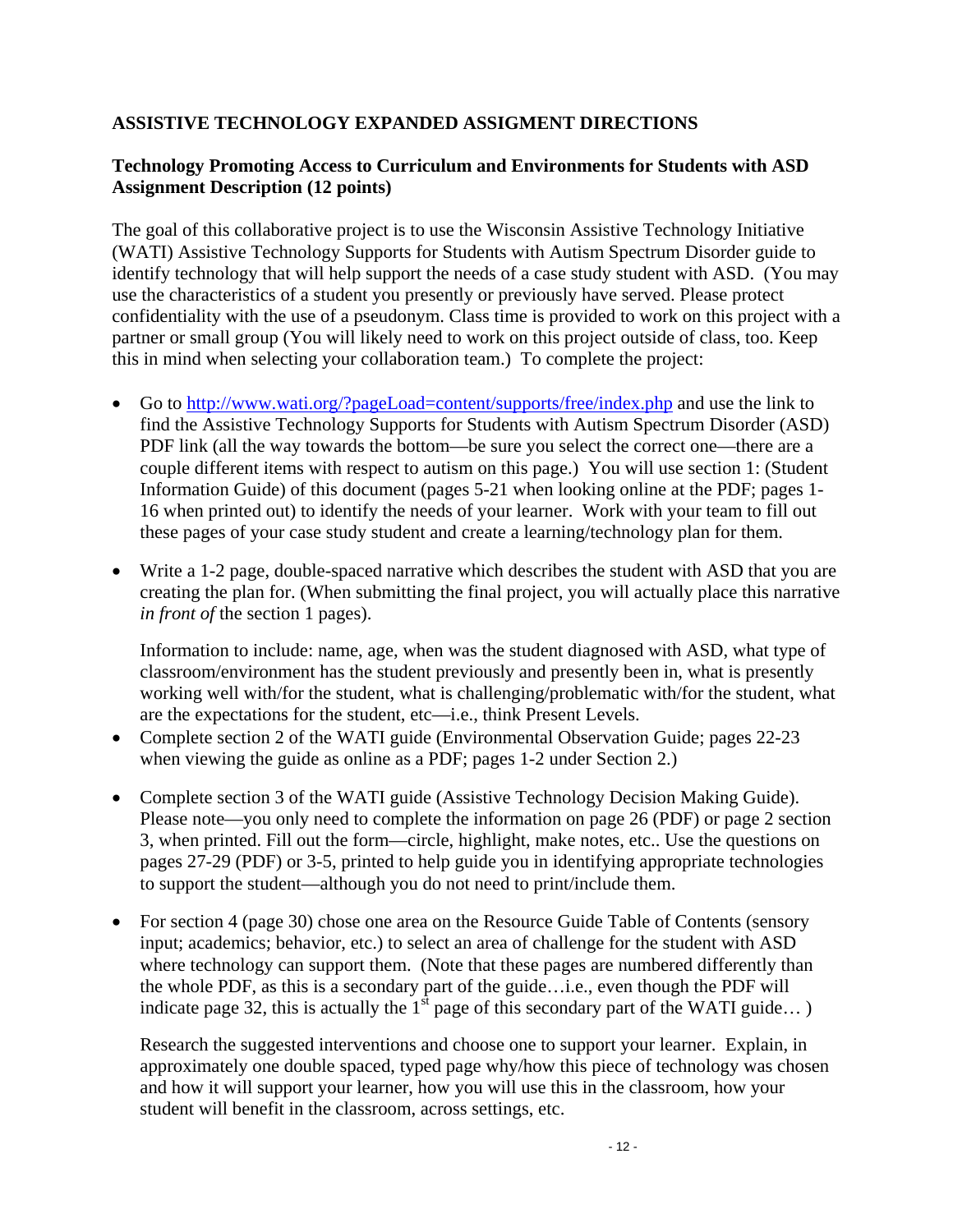Your final document will include:

- Narrative of "who your student is" (1-2 pages)
- Section 1, filled out
- Section 2, filled out
- Section 3 (page  $26$ -PDF / 2 when printed) filled out
- Section 4 (select "area") indicate which area you've chosen & why as well as what piece of technology you've selected to support the learner in 1 page

Upon turning assignment in, you will present (very briefly) to the class your learner, their needs and your interventions and supports.

## **Kurzweil 3000 Lab Description (4 points)**

For this lab, you will require a PC computer, and the provided Kurzweil software. Install the software according to the CD directions and system requirements (Windows 7 is not yet supported, you must have sound cards, etc.) You will work with a partner or independently on learning this powerful—yet user-friendly software program.

 First, begin by installing the Kurzweil 3000 Overview CD, which will demonstrate basic features for you. Watch the brief Overview Video (click Overview button) for an intro as to what the program looks like and how to begin using it. Pause the tutorial, as needed, as you go to learn the program. Next, choose the Reading Tools button and watch this video. You will then choose any of the following videos to watch: Study Skills, Writing Research & Efficacy. Test Taking, or Curriculum Connections depending on which you'd like to gain more familiarity with.

Next, install the Kurzweil 3000 30-Day Trial CD. For the portion of your assignment you will be turning in via a Word document, complete the following: evidencing each with a screen shot http://www.take-a-screenshot.org for instructions in how to take/paste a screenshot.

- Open a Sample Document (A Place Called Heartbreak, etc.—a .kes file) under the "Open" tab. Read…pause as needed. Mouse over buttons to see what they do. (Begin to think about how this type of technology—used with support or independently, could help a student with ASD access curriculum.) (Screen shot)
- Open a Writing Template (also .kes file) choose one that would be appropriate for the population you are currently teaching or have previously taught. Begin to fill out a little of the template. How could you use this as guided instruction with a student with ASD? As a group lesson? (Screen shot)
- Change the reader voice at least twice—which do you like, why? Why may different voices be good?
- Change the reading speed—first faster, then slow it down—why is this feature important within the program?
- On the main toolbar, choose a (challenging) word from within your text and obtain either the definition, synonym, syllables or spell the word. Why is this profoundly important for a struggling reader/writer? (Screen shot)
- Write a 2+ page, double spaced reflection with the screenshots (i.e. two full pages of writing, plus all the screenshots) discussing your questions, concerns, preferences and any objections within the context of the program, challenges, etc. for a student who may require this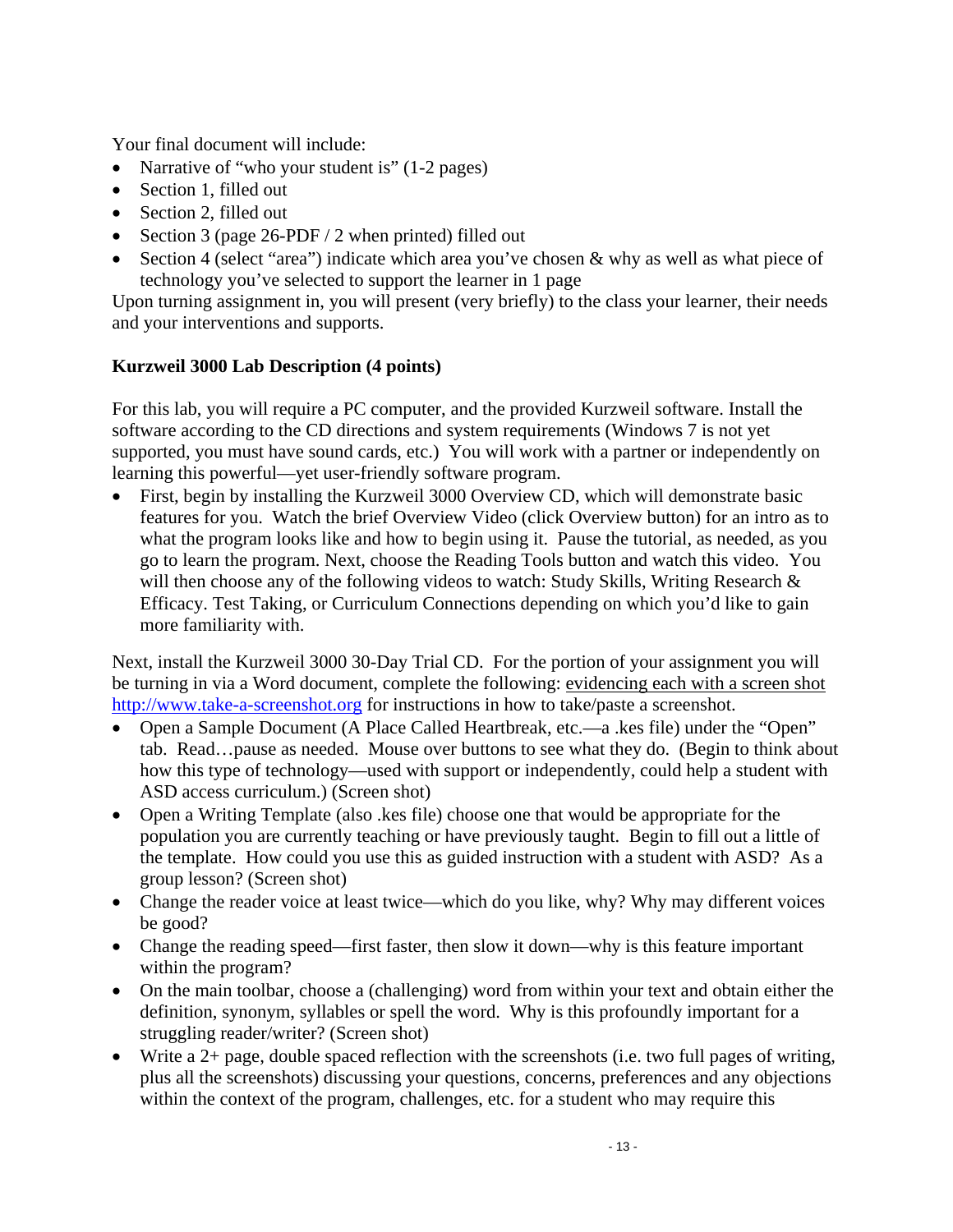software. (Also, the best feature of this program is that you can scan in any written document with a compatible scanner— a worksheet, pages from a novel or text, etc.—you are not required to do this as part of this intro to Kurzweil lesson, but please *consider* how the ability to scan virtually anything—can be a game changer for one student or a whole class….)

### **Boardmaker Lab Assignment Description (4 points)**

Go to www.mayer-johnson.com. Go to the **Download Center** in the middle column toolbar. Select **Trials & Demos**. Download a free 30 day trial of Boardmaker Software Family v6 Trial. Make sure you download the correct one in English. (Mac users should contact Mayer-Johnson ASAP @ 800-588-4548 or mayer-johnson.usa@dynavoxtech.com for a Mac version trial inquire as to if they will send you a link/how long it may take for a disk to arrive to complete your lab…) Install the software, you will need to create a DynaVox account, you may opt to not receive future emails/unsubscribe at anytime…)

On the home page, select "**Education & Resources**" on the top mid-left column. You will then select "**Accelerated Learning**" & "**Recorded Web Classes**". Choose "**Boardmaker Basics**" near the bottom of the page by Lisa Kehoe. (As of 9/5 the tutorial incorrectly says 5 minutes—it is actually 45 minutes—M.J. may have fixed/be fixing this but be advised the tutorial is 45 minutes long.) Watch the entire 45 minute demo, pausing/rewinding as needed to take notes so you know how to make your own boards. You will submit two *completely original*, separate boards for either the same (theoretical) student or for two different kiddos. (I.e. one board could be foods; one could be emotions; one could be school subjects/a schedule, the other chores—just vary them so they could become part of a book, etc.)

When finished creating your two boards, write a brief 1-2 paged double-spaced reflection describing for "whom" you created the board (age, challenges within disability with respect to language, etc, gender, etc.) and why you created each board. Attach both boards along with your reflection as a Microsoft Word document. Plan three hours for this lab (although it may take you more or less time to complete). You may partner on this lab, in which case each of you choose one student, still complete the reflection, and each turn in your own hard copy on the due date. You will briefly demonstrate your communication boards in class and explain why you created the board, its features, etc.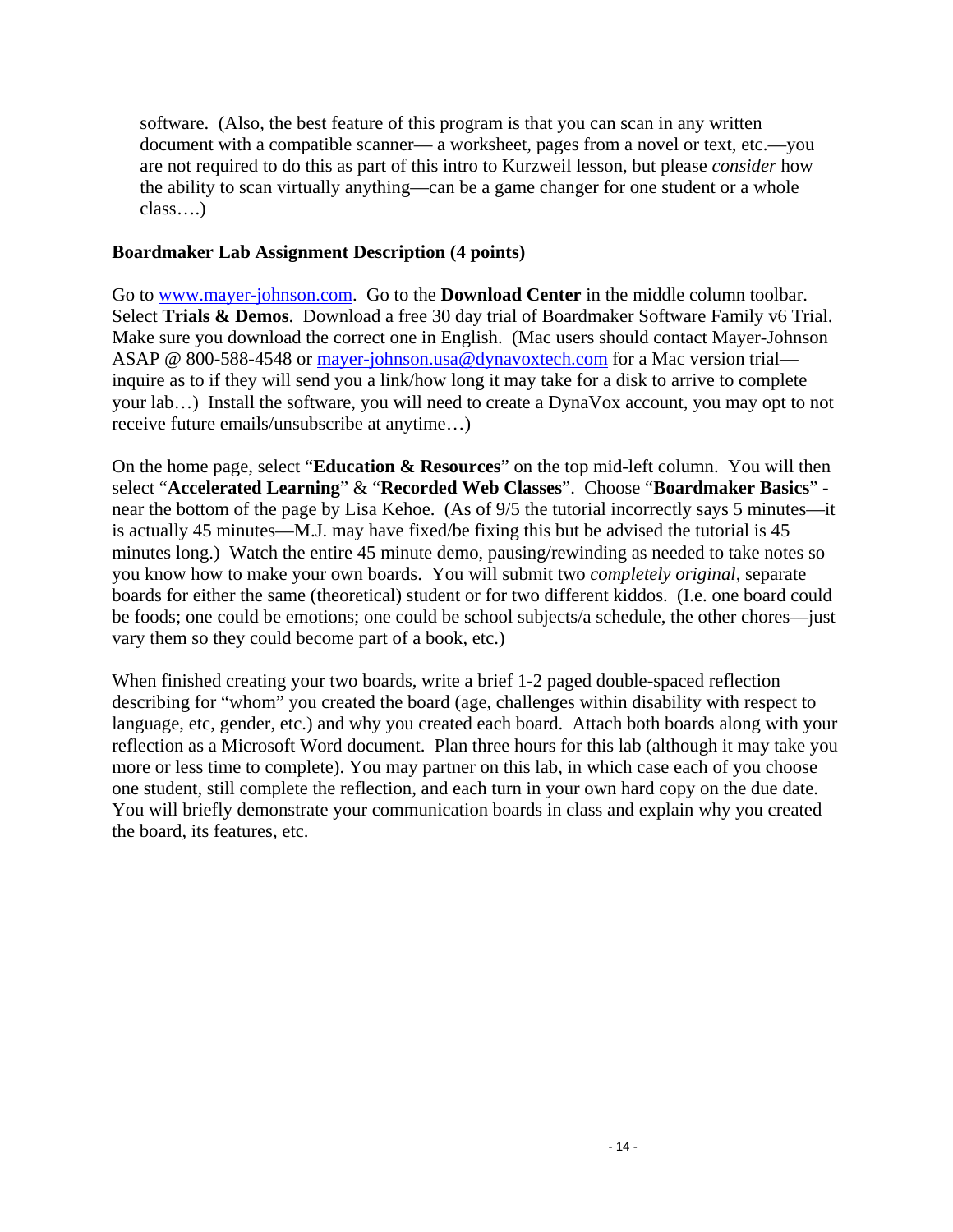#### **RECOMMENDED SUPPLEMENTAL TEXTS, MATERIALS, AND WEBSITES**

- Broderick, A., & Kasa-Hendrickson, C. (2001). " Say just one word at first": The emergence of reliable speech in a student labeled with autism. *The Journal of the Association for People with Severe Handicaps, 26,* 13-24.
- CNN Productions and State of the Art, Inc. (2004). *"Autism is a world"* DVD documentary about Sue Rubin's life with autism. Order from www.autismisaworld.com
- Gray, C. (2010). *The new social story book.* Arlington, TX: New Horizons, Inc. ISBN: 978-1- 935247-05-6
- Kasa-Hendrickson, C., Broderick, A. A., & Hanson, D. (2009). Sorting out speech: Understanding multiple methods of communication for persons with autism and other developmental disabilities. *Journal of Developmental Processes, 4*(2), 116-133.
- Kluth, P. (2010). *"You're going to love this kid!" Teaching students with autism in the inclusive classroom* (2nd ed.). Baltimore: Paul H. Brookes. ISBN-10: 1-59857-079-X
- Kluth, P. & Schwarz, P. (2008). *"Just give him the whale!" 20 ways to use fascinations, areas of expertise, and strengths to support students with autism.* Baltimore: Paul H. Brookes. ISBN: 978-1-55766-960-5
- Mesibov, G., Stern, Shopler, E*.* (2004). *The TEACCH Approach to Autism Spectrum Disorders; Issues in Clinical Child Psychology*,
- Mirenda, P. (2008). A back door approach to autism and AAC. *Augmentative and Alternative Communication* 24(3), 220-234.
- Mukhopadhyay, T.R. (2000). *Beyond the silence: My life, the world and autism.* London: National Autistic Society.

http://www.autism-hub.co.uk/ (Autism Hub – The Place to Blog on autism, advocacy, science, and parenting)

http://www.teacch.com (TEACCH homepage)

http://www.preschoolfun.com (California Ave. School home page)

http://www.paulakluth.com (free tips and resources by the author of your text)

http://www.patrickschwarz.com (links and inspirations by a recommended author)

http://www.ocali.org (Ohio Center for Autism and Low Incidence)

http://www.autisminternetmodules.org (free online training modules)